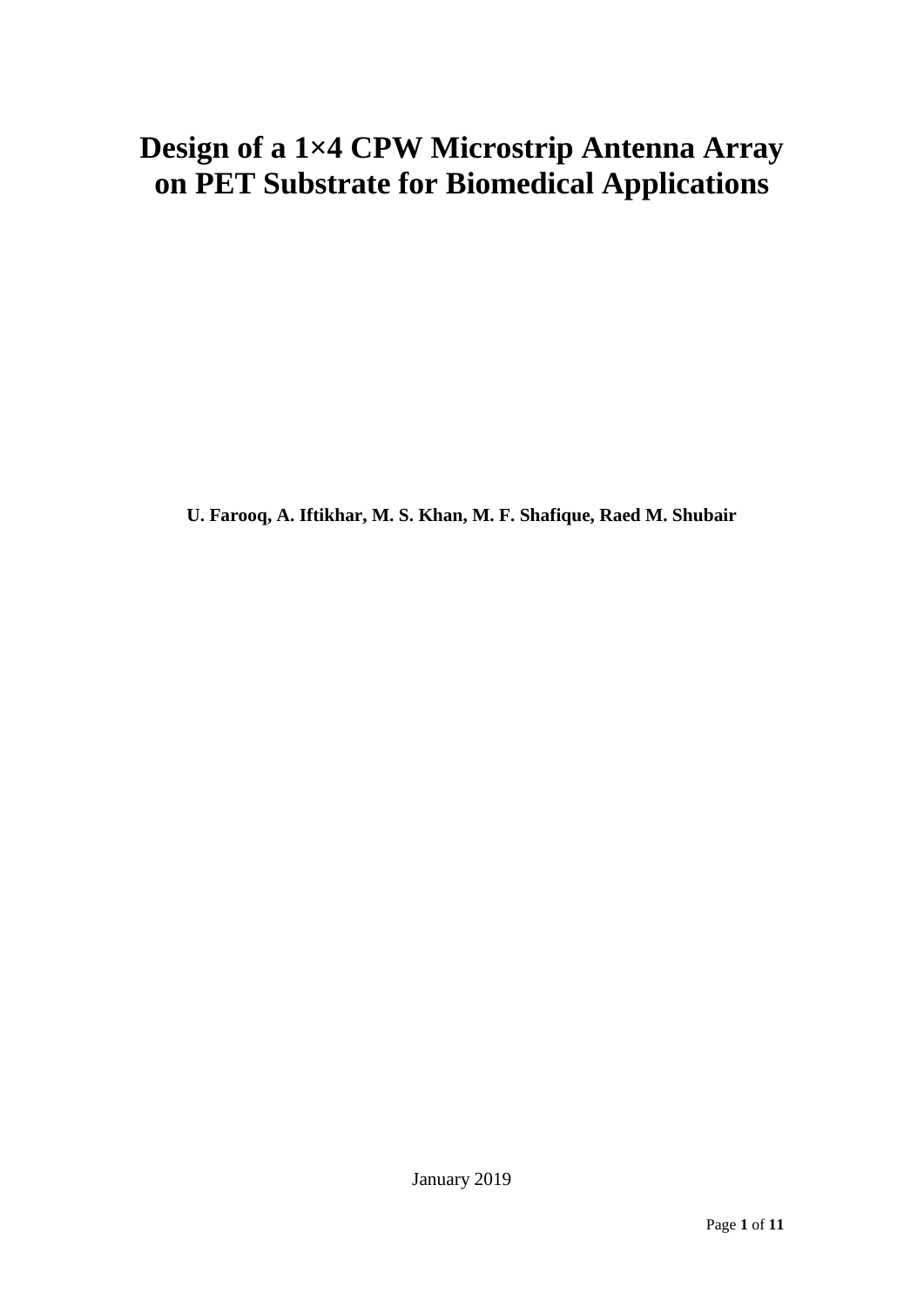### **ABSTRACT**

In this paper, a single layer Coplanar Waveguide-fed microstrip patch antenna array is presented for biomedical applications. The proposed antenna array is realized on a transparent and flexible Polyethylene Terephthalate substrate, has 1×4 radiating elements and measures only  $280 \times 192$  mm2. The antenna array resonates at 2.68 GHz and has a peak-simulated gain of 10 dBi. A prototype is also fabricated, and the conductive patterns are drawn using cost-efficient adhesive copper foils instead of conventional copper or silver nanoparticle ink. The corresponding measured results agree well with the simulated results. The proposed low profile and cost-efficient transmit antenna array has the potential for wearable born-worn applications, including wireless powering of implantable medical devices.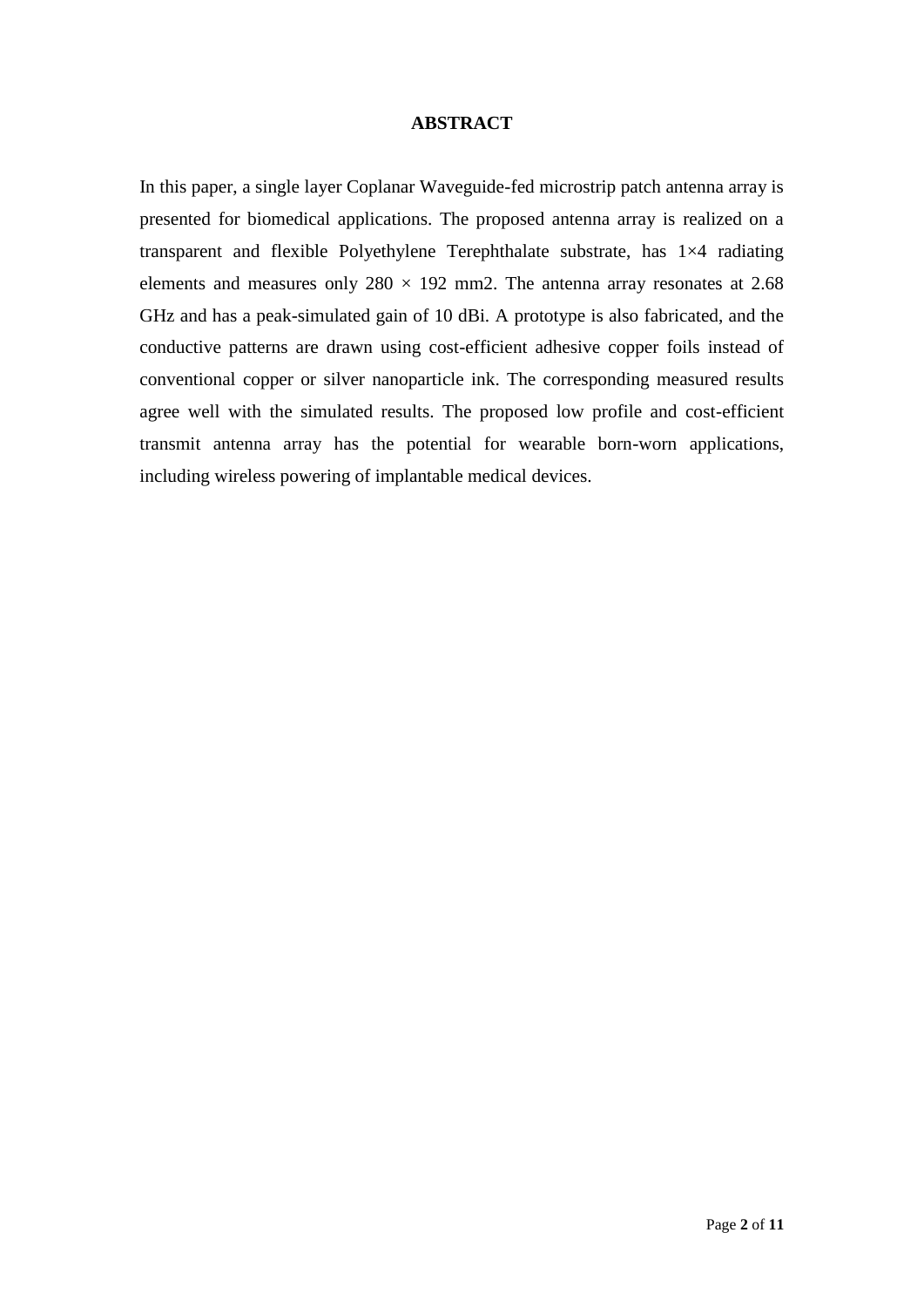## **I. INTRODUCTION**

Real time health monitoring received extensive attention with the evolution of wireless communications. Wearable sensors and wireless devices, along with some data processing gadgets allow the identification and transmission of human body's vital signs using wireless sensors nodes [1]. The wearable antennas pave the road to the advancements of wireless transmissions systems not only for human body area networks, but they are also employed in Global Positing System (GPS) and Multiple Input Multiple Output (MIMO) antennas (etc.). These antennas are required to be inexpensive, low profile, flexible, and must provide easy integration with the planar circuits to enable practical applications [1, 2]. Among the family of body-worn antennas, the Co-planar Waveguide (CPW) fed antennas exhibit better performance in terms of their bandwidth and radiation characteristics. However, a single antenna cannot meet the desired gain characteristics and hence an antenna array must be utilized for practicality [3].

Microstrip patch antenna arrays are the most common candidate to enhance the antenna gain and are widely applied for wireless power transfer in medical implants. For instance, authors in [4] have realized a  $1\times 2$  array antenna to transmit RF energy into the body to remotely power a leadless pacemaker (LP). Similarly, in another study, a CPW fed Ultra-wide band (UWB) antenna is presented for footwear applications to measure the human body changes [5]. A square patch implantable antenna loaded with Complementary Split Ring Resonator (CSRR) is presented in [6]. However, the proposed design is realized on a rigid substrate and cannot be conformed to non-planar surfaces. Moreover, the use of commercially available copper or silver nano-particle ink, for drawing conductive patterns on nonconventional flexible substrates (e.g. fabric, flexible plastic etc.), is also a key challenge for larger scale production of antenna arrays [7]. Therefore, a flexible, costefficient antenna array with enhanced gain characteristics is highly desirable, especially for health monitoring and biotelemetry applications. In a fashion similar to [8]-[32], the work in this project is a continuation of the several previous contributions, which have been reported in the literature in various relevant technologies, systems, and their associated applications.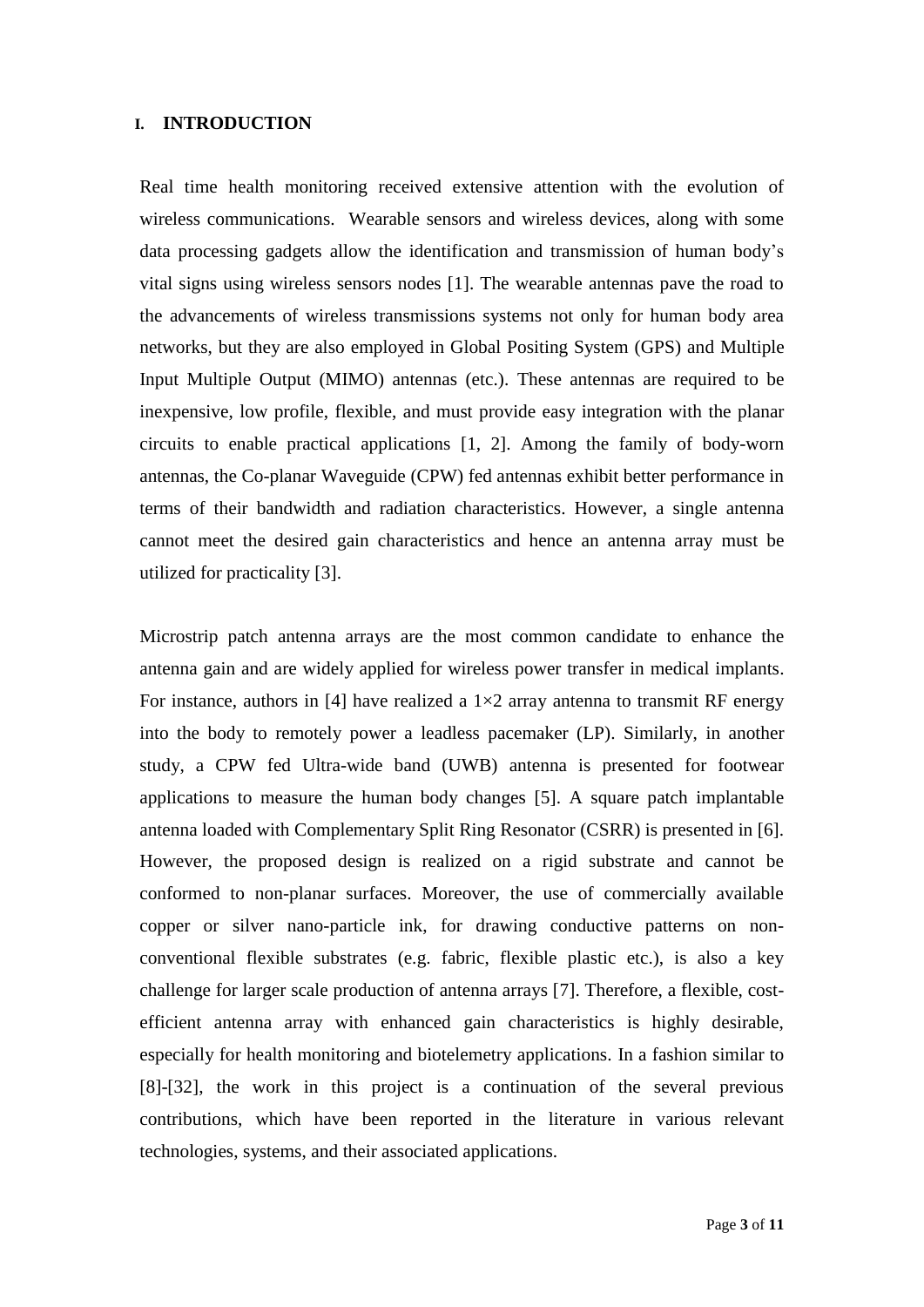

Fig. 1: Layout of the proposed CPW microstrip transmit antenna array.

The objective of this work is to propose an economical and flexible CPW microstrip transmit array antenna for body-worn health monitoring applications and RF pacemakers. The proposed CPW microstrip antenna array, as shown in Fig. 1, is realized on a 1 mm thick transparent and flexible Polyethylene Terephthalate (PET) substrate with a relative permittivity  $\epsilon_r$  of 1.8. The conductive patterns are drawn using cost-efficient conductive copper foils. A prototype antenna array measuring only  $280 \times 192$  mm<sup>2</sup> is fabricated and tested. The measured results show good agreement with the simulated results.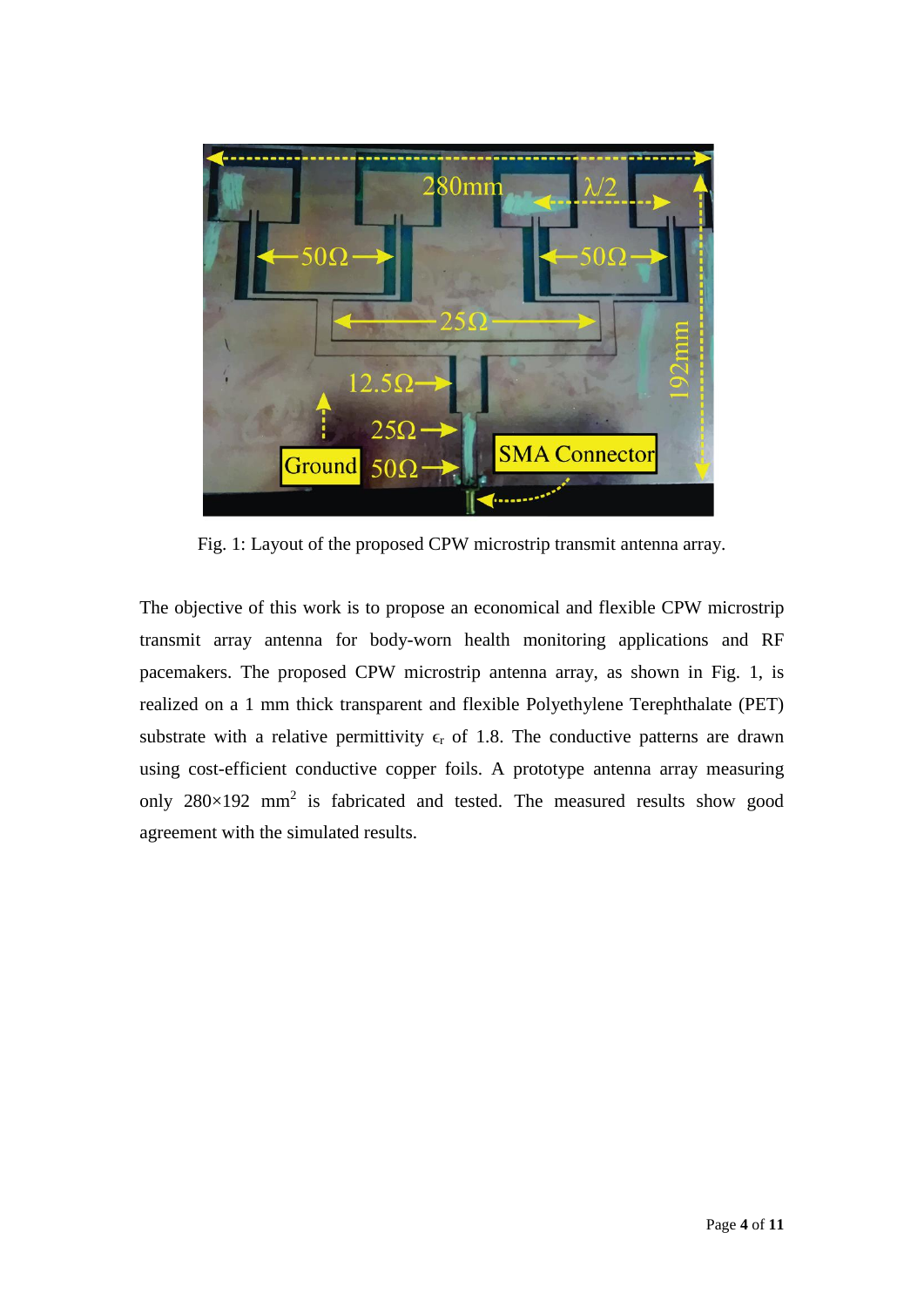#### **II. CPW-FED ANTENNA ARRAY DESIGN**

The proposed CPW fed transmit array antenna is shown in Fig. 1, which comprises a thin copper foil on a single copper layer on a transparent and flexible Polyethylene Terephthalate (PET). A single layer metallization is used to keep the radiation pattern intact with high gain characteristic, which may degrade due to the close proximity to the human body. The design procedure involves the realization of a single CPW microstrip patch antenna and then replicated of single antenna at a center to center distance of  $\lambda$ /4 to form a 1×4 array, fed by a corporate feed network. Fig. 1 shows the four individual patch antennas are fed by a  $50\Omega$  microstrip inset feed, whose length and width are optimized to achieve the maximum impedance match between the feed and the radiating patch. The two 50  $\Omega$  feed lines in parallel to each other result in a 25 Ω feed line whose length and width is calculated by experimentally verified formulas. Afterwards, the two 25 $\Omega$  feed lines produce 12.5  $\Omega$  net impedance that is transformed to 50 Ω feed at source input using a quarter-wave transformer. The proposed CPW microstrip transmit array antenna is simulated in a full-wave 3D Finite Element Method (FEM) based electromagnetic simulator.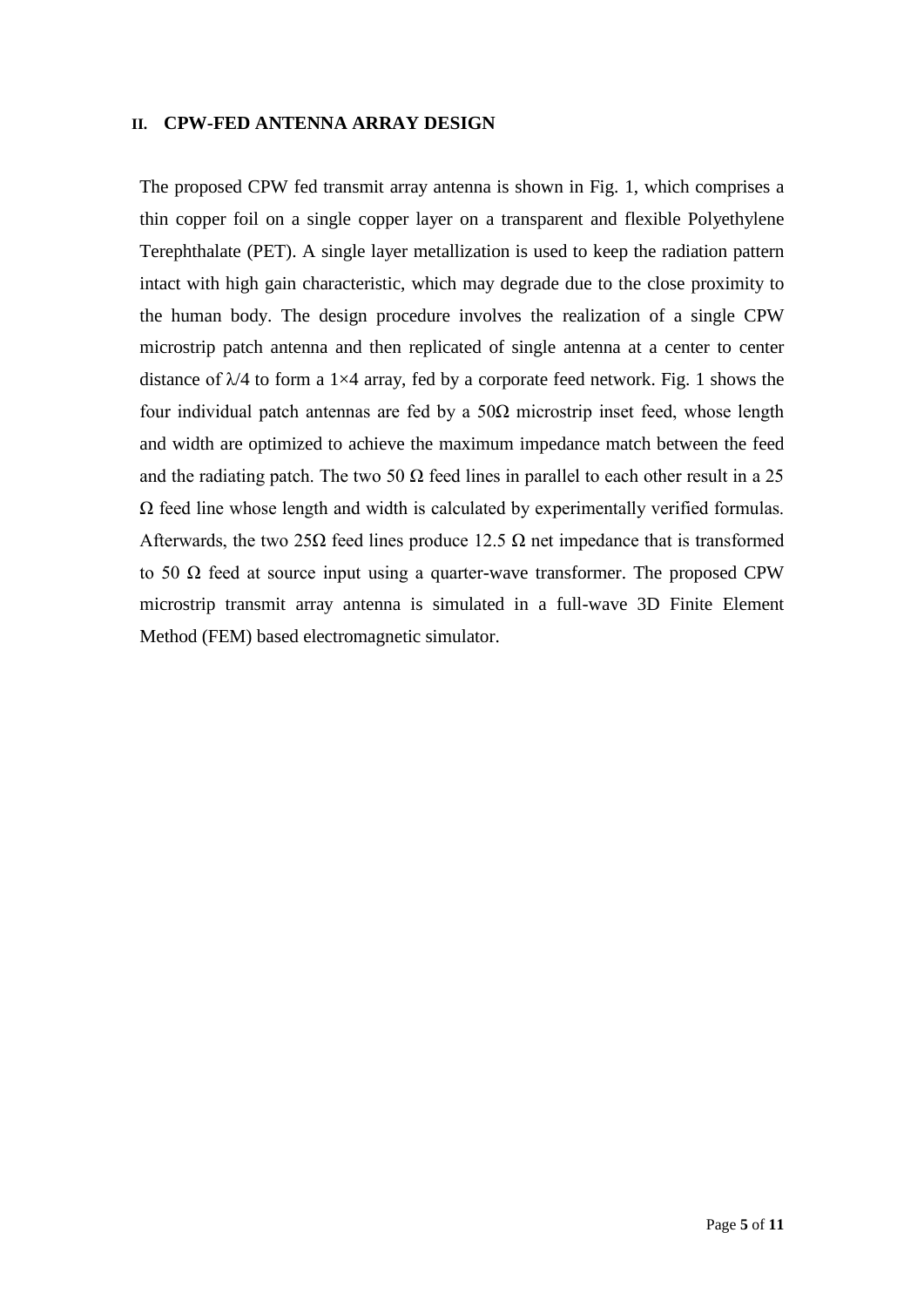

Fig. 2: Pictures of the fabricated prototype showing conformability of the proposed transmit antenna array.



Fig. 3: Comparison of simulated and measured  $|S_{11}|$  (dB) of proposed CPW microstrip antenna transmit array.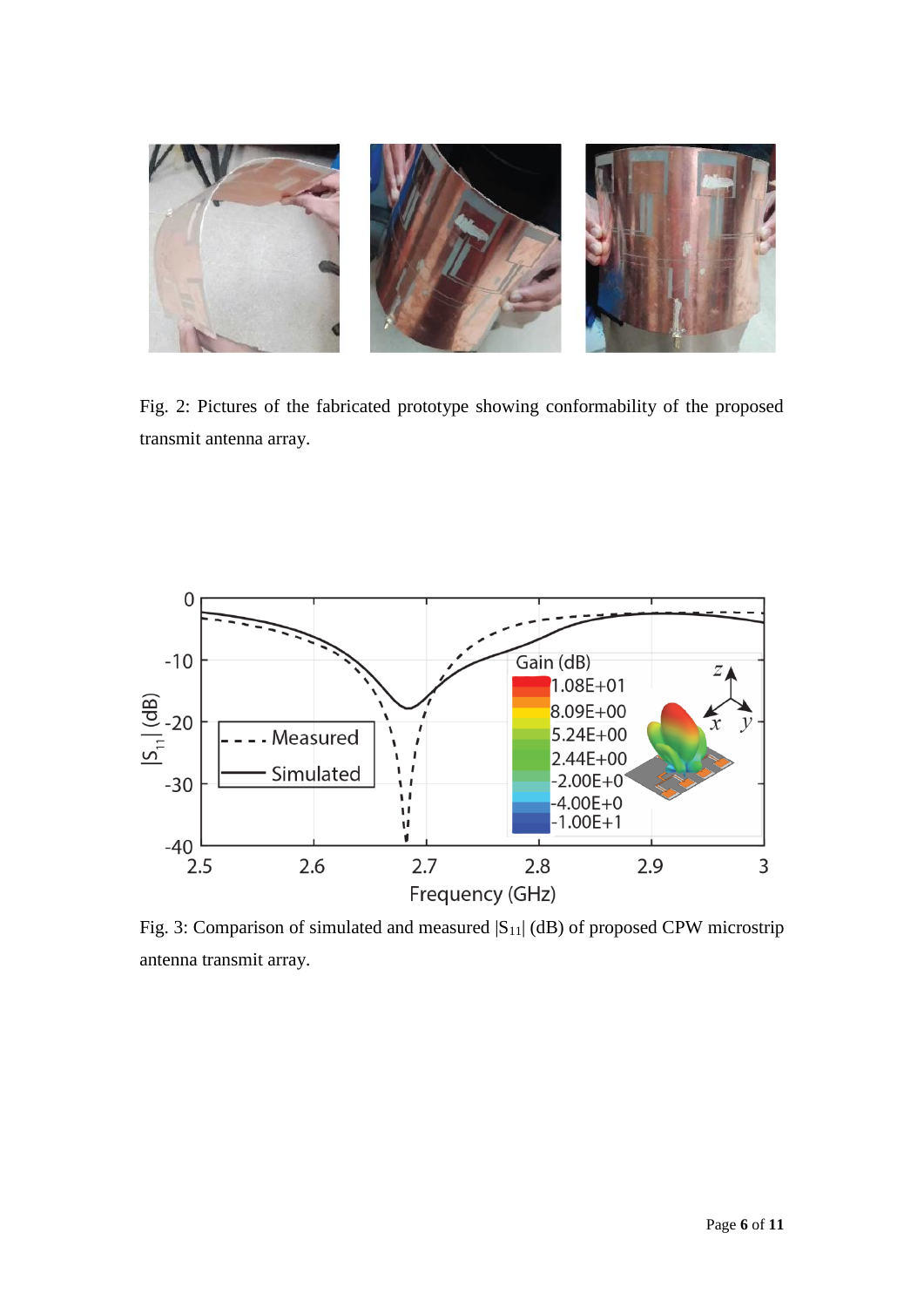#### **III. PROTOTYPING AND RESULTS**

The prototype of proposed CPW-fed antenna array is fabricated and tested using a fully calibrated vector network analyzer (Agilent N5242A). Initially, the substrate is washed with soapy water to remove impurities prior to lamination of adhesive copper foils. Next, the adhesive copper foils were laminated through heat laminator on flexible PET substrate. Eventually, the standard chemical etching process was used to draw conductive patterns. Pictures of the fabricated prototype showing conformability of the proposed CPW microstrip antenna array are shown in Fig. 4. Comparison of the simulated and measured input reflection coefficients  $(|S_{11}|$  in dB) shows a good agreement, as shown in Fig. 3. It shows that the proposed array antenna resonates at 2.68 GHz with overall bandwidth (-10 dB) of more than 100 MHz. Fig. 3 (inset figure) also shows the simulated gain of array antenna, which is approximately 10 dBi. To study the directional properties of the proposed antenna array, the E-plane and H-plane radiation pattern is investigated and shown in Fig. 4. The small deviations in measured results are attributed to fabrication tolerances and measurement imperfections.



Fig. 4: Simulated E- and H-plane radiation patterns of the proposed CPW microstrip antenna transmit array at 2.68 GHz.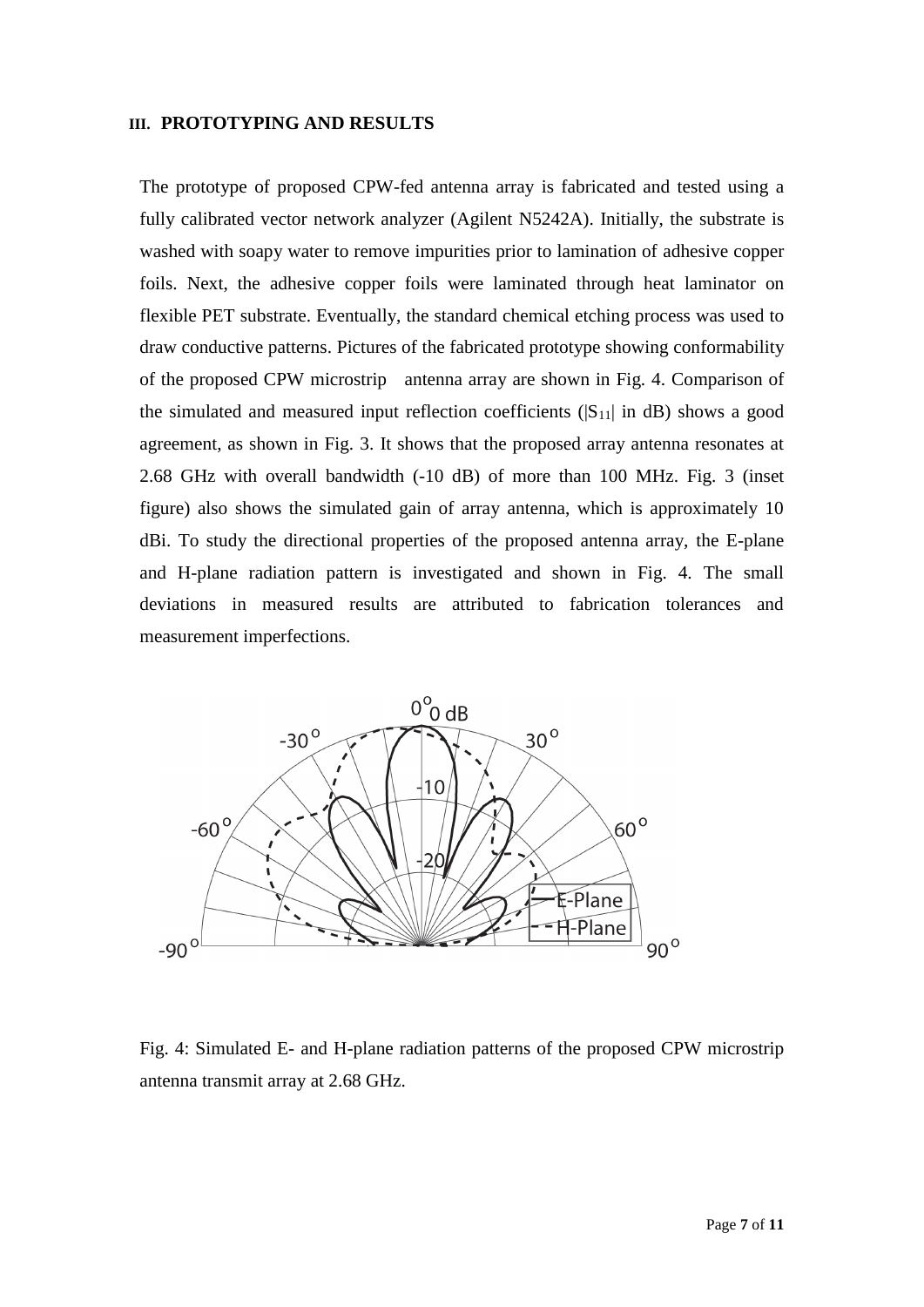## **IV. CONCLUSION**

A CPW-fed 1×4 microstrip antenna array is presented in this paper. The proposed array antenna is realized on a flexible PET substrate and conductive patterns are drawn using adhesive copper foils instead of conventional ink (silver/copper nanoparticle ink). The prototype antenna array showed good impedance matching when tested in conformal conditions and hence demonstrate a good potential for wearable applications. Future study will focus on further optimization of the proposed design for Industrial, Scientific, and Medical (ISM) band applications. Additionally, the proposed transmit antenna array will be investigated for applications in wireless powering of implantable medical devices as well as for biomedical telemetry. In a fashion similar to [8]-[32], the work in this project is a continuation of the several previous contributions, which have been reported in the literature in various relevant technologies, systems, and their associated applications.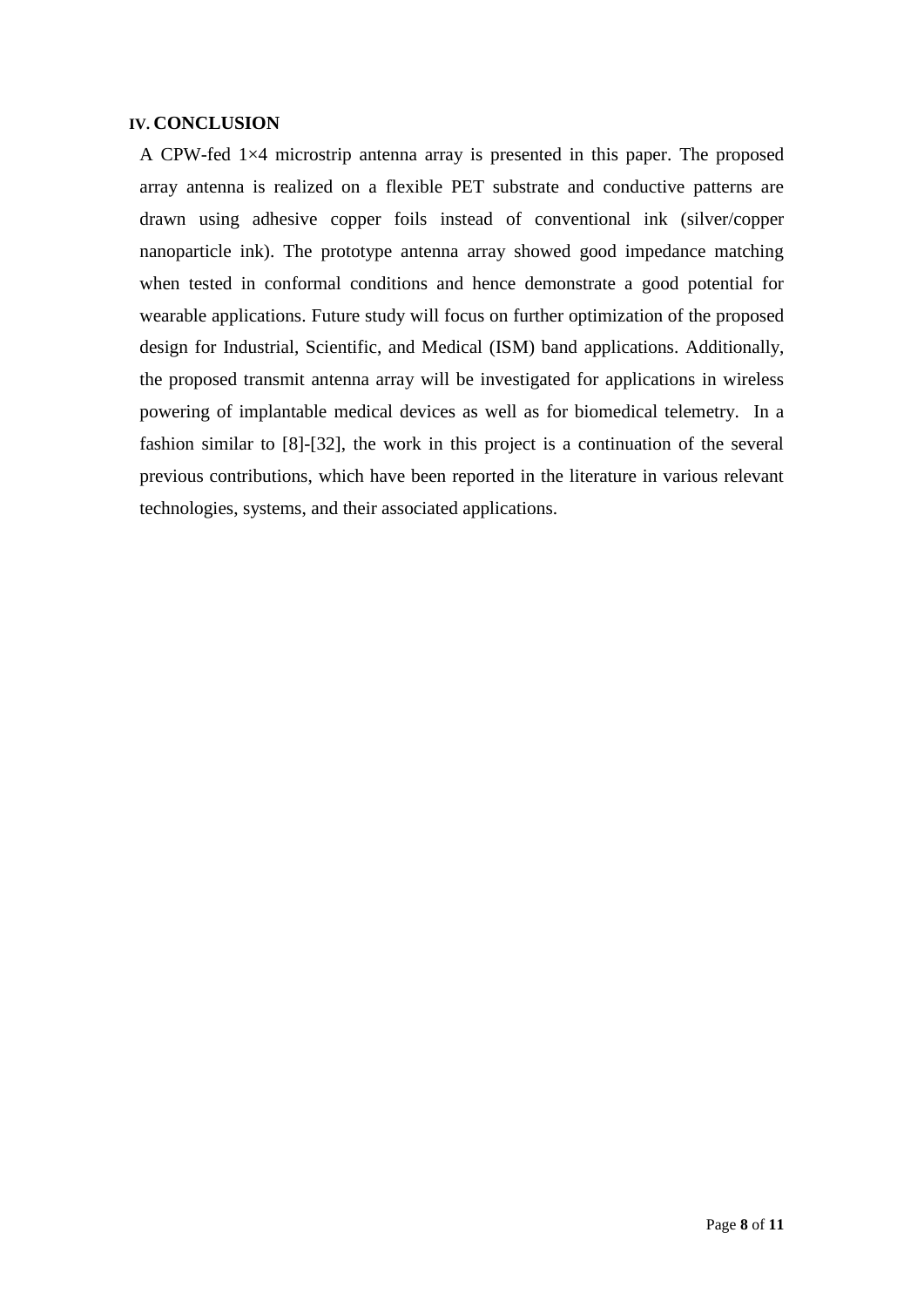#### **REFERENCES**

- [1] J. Ung and T. Karacolak, "A Wideband Implantable Antenna for Continuous Health Monitoring in the MedRadio and ISM Bands," IEEE Antennas Wireles. Propag. Lett., vol. 11, pp. 1642-1645, 2012.
- [2] S. M. Asif and B. D. Braaten, "Design of a compact implantable rectenna for wireless pacing applications, " Proc. IEEE Int. Symp. Antennas Propag., Fajardo, PR, USA, Jun. 26-Jul. 1, 2016, pp. 167–168.
- [3] D. J. Pimentel and B. A. Cetiner, "A low-cost microstrip antenna array for 60 GHz applications," Proc. IEEE Int. Symp. Antennas Propag. Fajardo, PR, USA, Jun. 26-Jul. 1, 2016, pp. 397–398.
- [4] S. M. Asif, et al., "A Novel RF-Powered Wireless Pacing via a Rectenna-Based Pacemaker and a Wearable Transmit-Antenna Array," IEEE Access, vol. 7, pp. 1139-1148, 2019.
- [5] S. Jun, B. Sanz-Izquierdo and M. Summerfield, "UWB antenna on 3D printed flexible substrate and foot phantom," Loughborough Antennas & Propag. Conf. (LAPC), Loughborough, 2015, pp. 1-5.
- [6] S. M. Asif et al., ''Design and in vivo test of a batteryless and fully wireless implantable asynchronous pacing system,'' IEEE Trans. Biomed. Eng., vol. 63, no. 5, pp. 1070–1081, May 2015.
- [7] M. L. Allen, K. Jaakkola, K. Nummila and H. Seppa, "Applicability of Metallic Nanoparticle Inks in RFID Applications," IEEE Trans. Comp. Packag. Tech., vol. 32, no. 2, pp. 325-332, June 2009.
- [8] A. Omar and R. Shubair, "UWB coplanar waveguide-fed-coplanar strips spiral antenna," in 2016 10th European Conference on Antennas and Propagation (EuCAP), Apr. 2016, pp. 1–2.
- [9] M. O. AlNabooda, R. M. Shubair, N. R. Rishani, and G. Aldabbagh, "Terahertz spectroscopy and imaging for the detection and identification of illicit drugs," in Sensors Networks Smart and Emerging Technologies (SENSET), 2017, 2017, pp. 1–4. 36.
- [10] M. S. Khan, A.-D. Capobianco, A. Iftikhar, R. M. Shubair, D. E. Anagnostou, and B. D. Braaten, "Ultra-compact dual-polarised UWB MIMO antenna with meandered feeding lines," IET Microwaves, Antennas & amp; Propagation, vol. 11, no. 7, pp. 997–1002, Feb. 2017.
- [11] M. S. Khan, A. Capobianco, S. M. Asif, D. E. Anagnostou, R. M. Shubair, and B. D. Braaten, "A Compact CSRR-Enabled UWB Diversity Antenna," IEEE Antennas and Wireless Propagation Letters, vol. 16, pp. 808–812, 2017.
- [12] R. M. Shubair, A. M. AlShamsi, K. Khalaf, and A. Kiourti, "Novel miniature wearable microstrip antennas for ISM-band biomedical telemetry," in 2015 Loughborough Antennas Propagation Conference (LAPC), 2015, pp. 1–4.
- [13] R. M. Shubair, "Robust adaptive beamforming using LMS algorithm with SMI initialization," in 2005 IEEE Antennas and Propagation Society International Symposium, vol. 4A, Jul. 2005, pp. 2–5 vol. 4A.
- [14] G. Nwalozie, V. Okorogu, S. Maduadichie, and A. Adenola, "A simple comparative evaluation of adaptive beam forming algorithms," International Journal of Engineering and Innovative Technology (IJEIT), vol. 2, no. 7, 2013.
- [15] M. Bakhar and D. P. Hunagund, "Eigen structure based direction of arrival estimation algorithms for smart antenna systems," IJCSNS International Journal of Computer Science and Network Security, vol. 9, no. 11, pp. 96–100, 2009.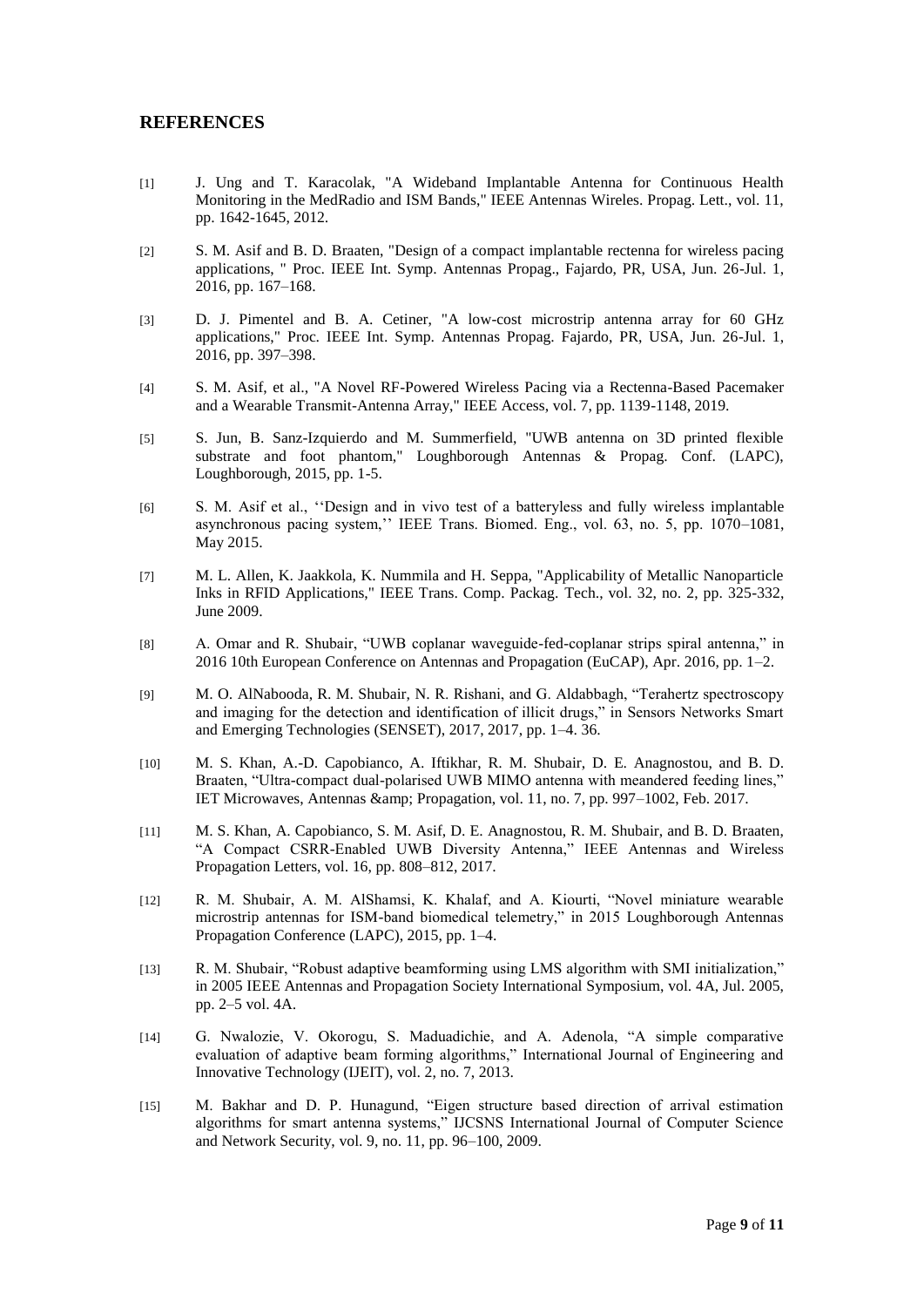- [16] M. Al-Nuaimi, R. Shubair, and K. Al-Midfa, "Direction of arrival estimation in wireless mobile communications using minimum variance distortionless response," in The Second International Conference on Innovations in Information Technology (IIT'05), 2005.
- [17] R. M. Shubair and W. Jassmi, "Performance analysis of optimum SMI beamformers for spatial interference rejection," in 2006 IEEE International Symposium on Circuits and Systems, May 2006, pp. 4 pp.–4746.
- [18] R. M. Shubair and W. Jessmi, "Performance analysis of SMI adaptive beamforming arrays for smart antenna systems," in 2005 IEEE Antennas and Propagation Society International Symposium, vol. 1B, 2005, pp. 311–314 vol. 1B.
- [19] R. M. Shubair and A. Al-Merri, "Robust algorithms for direction finding and adaptive beamforming: performance and optimization," in The 2004 47th Midwest Symposium on Circuits and Systems, 2004. MWSCAS '04, vol. 2, Jul. 2004, pp. II–589–II–592 vol.2. 25.
- [20] R. M. Shubair and A. Merri, "A convergence study of adaptive beamforming algorithms used in smart antenna systems," in 11th International Symposium on Antenna Technology and Applied Electromagnetics [ANTEM 2005], Jun. 2005, pp. 1–5.
- [21] R. M. Shubair, "Improved smart antenna design using displaced sensor array configuration," Applied Computational Electromagnetics Society Journal, vol. 22, no. 1, p. 83, 2007. 27
- [22] R. M. Shubair and R. S. A. Nuaimi, "A Displaced Sensor Array Configuration for Estimating Angles of Arrival of Narrowband Sources under Grazing Incidence Conditions," in 2007 IEEE International Conference on Signal Processing and Communications, Nov. 2007, pp. 432–435.
- [23] A. Hakam and R. M. Shubair, "Accurate detection and estimation of radio signals using a 2d novel smart antenna array," in 2013 IEEE 20th International Conference on Electronics, Circuits, and Systems (ICECS), Dec. 2013, pp. 807–810.
- [24] R. M. Shubair, K. AlMidfa, A. Al-Marri, and M. Al-Nuaimi, "Robust algorithms for doa estimation and adaptive beamforming in wireless mobile communications," International Journal of Business Data Communications and Networking (IJBDCN), vol. 2, no. 4, pp. 34– 45, 2006.
- [25] F. O. Alayyan, R. M. Shubair, Y. H. Leung, A. M. Zoubir, and O. Alketbi, "On MMSE Methods for blind identification of OFDM based SIMO systems," in 2009 IFIP International Conference on Wireless and Optical Communications Networks, Apr. 2009, pp. 1–5.
- [26] R. M. Shubair and H. Elayan, "In vivo wireless body communications: State-of-the-art and future directions," in 2015 Loughborough Antennas & Propagation Conference (LAPC), PP. 1-5.
- [27] G. Nwalozie, V. Okorogu, S. Maduadichie, and A. Adenola, "A Simple Comparative Evaluation of Adaptive Beam forming Algorithms," in International Journal of Engineering and Innovative Technology (IJEIT), 2013.
- [28] L. Mohjazi, M. Al-Qutayri, H. Barada, K. Poon, and R. Shubair, "Deployment challenges of femtocells in future indoor wireless networks," in 2011 IEEE GCC Conference and Exhibition (GCC), pp. 405-408, 2011.
- [29] W. Che, C. Li, P. Russer, and Y. L. Chow, "Propagation and band broadening effect of planar integrated ridged waveguide in multilayer dielectric substrates," in 2008 IEEE MTT-S International Microwave Symposium Digest, pp. 217-220, 2008.
- [30] E. M. Al-Ardi, R. M. Shubair, and M. E. Al-Mualla, "Direction of arrival estimation in a multipath environment: an overview and a new contribution," in Applied Computational Electromagnetics Society Journal, vol. 21, no. 3, pp. 226-239, 2006.